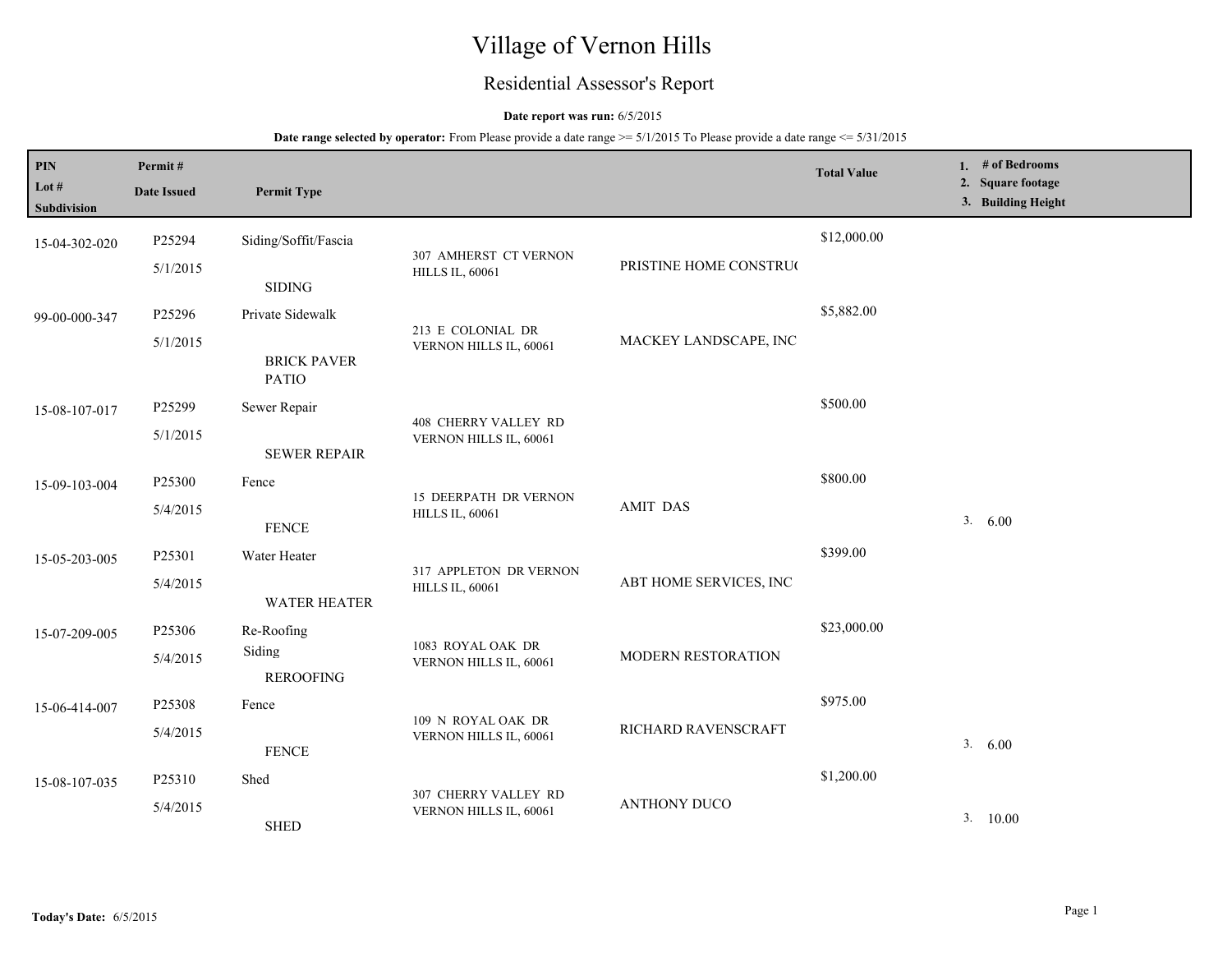| PIN<br>Lot $#$<br><b>Subdivision</b>               | Permit#<br><b>Date Issued</b> | <b>Permit Type</b>                                                              |                                                           |                                              | <b>Total Value</b> | 1. $#$ of Bedrooms<br>2. Square footage<br>3. Building Height |
|----------------------------------------------------|-------------------------------|---------------------------------------------------------------------------------|-----------------------------------------------------------|----------------------------------------------|--------------------|---------------------------------------------------------------|
| 99-00-000-595                                      | P25311<br>5/4/2015            | Air Conditioning<br>Furnance<br><b>AC/FURNACE</b>                               | 513 E SADDLE BROOK LN<br>VERNON HILLS IL, 60061           | MARY ELLEN NATONSKI                          | \$6,850.00         |                                                               |
| 11-32-416-099                                      | P25312<br>5/5/2015            | Water Heater<br><b>WATER HEATER</b>                                             | 111 WINDSOR DR VERNON<br><b>HILLS IL, 60061</b>           | <b>GARY SHAH</b>                             | \$500.00           |                                                               |
| 15-06-412-010                                      | P25313<br>5/5/2015            | Re-Roofing<br><b>REROOF</b>                                                     | 35 N FIORE PKWY VERNON<br><b>HILLS IL, 60061</b>          | ALOHA CONSTRUCTION IN                        | \$3,570.00         |                                                               |
| 15-07-211-019                                      | P25314<br>5/6/2015            | Driveway/Slab<br><b>DRIVEWAY</b>                                                | <b>76 S STERLING HEIGHTS RD</b><br>VERNON HILLS IL, 60061 | <b>RUTH ZIDEK</b>                            | \$2,400.00         |                                                               |
| 99-99-100-205<br>LOT <sub>7</sub><br><b>POD 16</b> | P25315<br>5/6/2015            | Misc. Residential<br><b>BASEMENT: NO</b><br><b>PLUMBING</b>                     | 386 ROYAL ST. GEORGE<br>VERNON HILLS IL, 60061            | LOT <sub>7</sub><br><b>D.S. CONSTRUCTION</b> | \$14,000.00        |                                                               |
| 99-00-000-436<br>LOT 25, SAWGRASS                  | P25316<br>5/6/2015            | 1 & 2 Family New<br>LOT 25,<br>SAWGRASS, 4 BR, 3<br>FULL 2 HALF<br><b>BATHS</b> | 1797 N SAWGRASS ST<br>VERNON HILLS IL, 60061              | NOTTINGHAM BUILDERS                          | \$550,000.00       | 1. $4.0$<br>2. $4,030.00$                                     |
| 99-99-101-583<br>POD 18, LOT 17                    | P25317<br>5/6/2015            | 1 & 2 Family New<br>LOT 17, POD 18,<br>4BR, 3.5 BATHS                           | 1732 LAKE CHARLES<br>VERNON HILLS IL, 60061               | NOTTINGHAM BUILDERS                          | \$725,000.00       | 1.4.0<br>4,639.00<br>2.                                       |
| 15-05-204-009                                      | P25320<br>5/6/2015            | Re-Roofing<br><b>RE-ROOF</b>                                                    | 404 APPLETON DR VERNON<br><b>HILLS IL, 60061</b>          | PRESIDENTIAL CONSTRUC'<br>& ROOFING, (UNLTD) | \$6,250.00         |                                                               |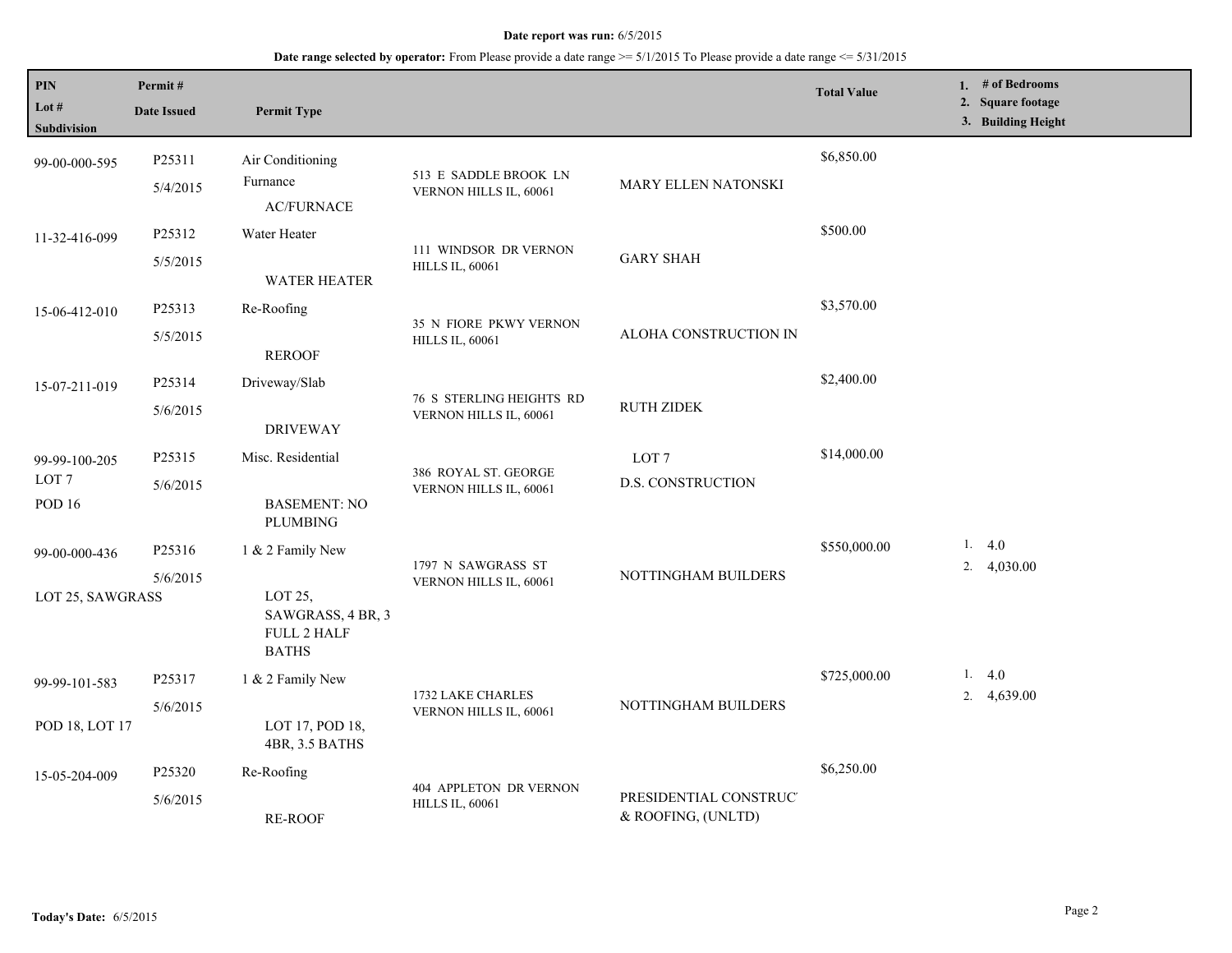| $\mathbf{PIN}$<br>Lot $#$ | Permit#<br><b>Date Issued</b>                                                                                          | <b>Permit Type</b>               |                                                      |                                  | <b>Total Value</b> | 1. # of Bedrooms<br>2. Square footage<br>3. Building Height |
|---------------------------|------------------------------------------------------------------------------------------------------------------------|----------------------------------|------------------------------------------------------|----------------------------------|--------------------|-------------------------------------------------------------|
| <b>Subdivision</b>        |                                                                                                                        |                                  |                                                      |                                  |                    |                                                             |
| 15-06-410-023             | P25321                                                                                                                 | Siding/Soffit/Fascia             |                                                      |                                  | \$5,500.00         |                                                             |
|                           | 5/7/2015                                                                                                               | <b>SIDING</b>                    | 881 MARQUETTE CT<br>VERNON HILLS IL, 60061           | <b>FELDCO</b>                    |                    |                                                             |
| 99-99-101-588             | P25323                                                                                                                 | Fire Sprinklers                  |                                                      |                                  | \$8,900.00         |                                                             |
|                           | 5/7/2015                                                                                                               |                                  | 1640 LAKE CHARLES<br>VERNON HILLS IL, 60061          | ORION FIRE PROTECTION            |                    |                                                             |
| POD 18, LOT 26            |                                                                                                                        | FIRE SPRINKLERS                  |                                                      |                                  |                    |                                                             |
| 15-05-406-021             | P25324                                                                                                                 | Siding/Soffit/Fascia             |                                                      |                                  | \$19,418.00        |                                                             |
|                           | 5/7/2015                                                                                                               | <b>SIDING</b>                    | 114 AUSTIN CT VERNON<br><b>HILLS IL, 60061</b>       | <b>ALBERS EXTERIORS</b>          |                    |                                                             |
| 15-06-414-031             | P25325                                                                                                                 | Siding/Soffit/Fascia             |                                                      |                                  | \$9,700.00         |                                                             |
|                           | 5/7/2015                                                                                                               | <b>SIDING</b>                    | <b>66 JANSEN LN VERNON</b><br><b>HILLS IL, 60061</b> | <b>AUTHENTIC REMODELING</b>      |                    |                                                             |
| 99-99-995-205             | P25327                                                                                                                 | Deck                             |                                                      | SITE MAINTENANCE INC.<br>(UNLTD) | \$23,296.00        |                                                             |
|                           | 5/8/2015                                                                                                               |                                  | 820 LAKESIDE DR VERNON<br><b>HILLS IL, 60061</b>     |                                  |                    |                                                             |
|                           |                                                                                                                        | DECK REPLACE<br>WITH LIKE        |                                                      |                                  |                    |                                                             |
| 15-04-310-014             | P25328                                                                                                                 | Patio                            |                                                      |                                  | \$2,900.00         |                                                             |
|                           | 5/8/2015                                                                                                               | Sidewalk                         | 119 ANNAPOLIS DR<br>VERNON HILLS IL, 60061           | <b>AARON MILLER</b>              |                    |                                                             |
|                           |                                                                                                                        | PATIO AND<br>WALKWAY             |                                                      |                                  |                    |                                                             |
| 99-99-995-368             | P25329                                                                                                                 | Deck                             | LIEBERMAN MANAGEMEN                                  |                                  | \$23,296.00        |                                                             |
|                           | 5/8/2015                                                                                                               | DECK FOR<br><b>BUILDING</b>      | 840 LAKESIDE DR VERNON<br><b>HILLS IL, 60061</b>     | SITE MAINTENANCE INC.<br>(UNLTD) |                    |                                                             |
| 99-99-995-298             | P25330                                                                                                                 | Deck                             | LIEBERMAN MANAGEMEN                                  |                                  | \$23,296.00        |                                                             |
|                           | 800 LAKESIDE DR VERNON<br>5/8/2015<br><b>HILLS IL, 60061</b><br>DECK LIKE FOR<br><b>LIKE ENTIRE</b><br><b>BUILDING</b> | SITE MAINTENANCE INC.<br>(UNLTD) |                                                      |                                  |                    |                                                             |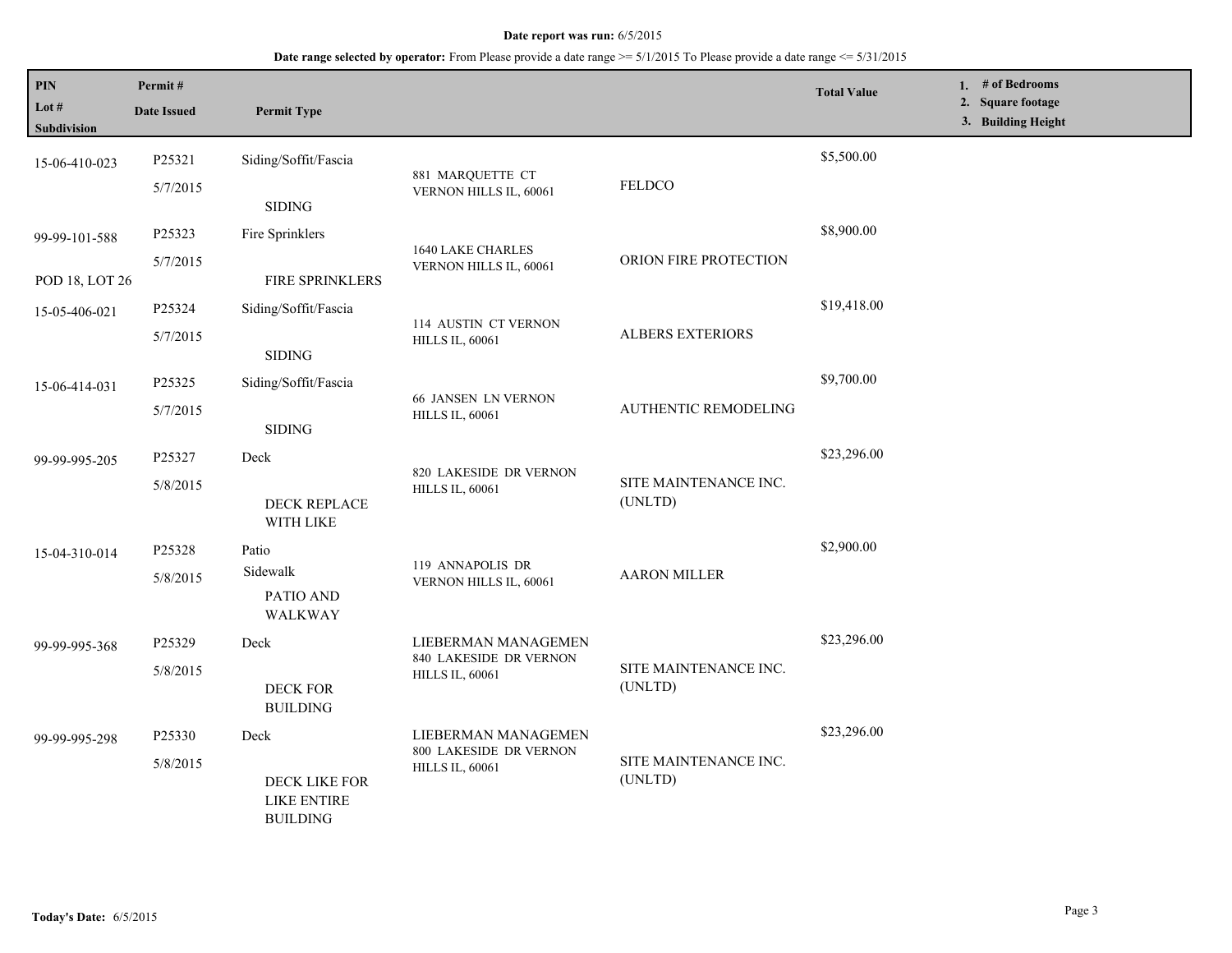| $\mathbf{PIN}$                | Permit#            |                                              |                                                                         |                                  | <b>Total Value</b> | 1. # of Bedrooms                        |
|-------------------------------|--------------------|----------------------------------------------|-------------------------------------------------------------------------|----------------------------------|--------------------|-----------------------------------------|
| Lot $#$<br><b>Subdivision</b> | <b>Date Issued</b> | <b>Permit Type</b>                           |                                                                         |                                  |                    | 2. Square footage<br>3. Building Height |
|                               |                    |                                              |                                                                         |                                  |                    |                                         |
| 99-99-995-388                 | P25331             | Deck                                         | LIEBERMAN MANAGEMEN                                                     |                                  | \$23,296.00        |                                         |
|                               | 5/8/2015           | $\rm DECK$                                   | 860 LAKESIDE DR VERNON<br><b>HILLS IL, 60061</b>                        |                                  |                    |                                         |
|                               |                    |                                              |                                                                         |                                  | \$23,296.00        |                                         |
| 99-99-995-423                 | P25332             | Deck                                         | LIEBERMAN MANAGEMEN<br>880 LAKESIDE DR VERNON                           |                                  |                    |                                         |
|                               | 5/8/2015           | DECK replacement<br>like for like            | <b>HILLS IL, 60061</b>                                                  | SITE MAINTENANCE INC.<br>(UNLTD) |                    |                                         |
| 99-99-995-467                 | P25333             | Deck                                         | LIEBERMAN MANAGEMEN<br>900 LAKESIDE DR VERNON<br><b>HILLS IL, 60061</b> |                                  | \$23,296.00        |                                         |
|                               | 5/8/2015           | $\rm{DECK}$                                  |                                                                         | SITE MAINTENANCE INC.<br>(UNLTD) |                    |                                         |
|                               |                    |                                              |                                                                         |                                  | \$23,296.00        |                                         |
| 99-99-995-525                 | P25334             | Deck                                         | 920 LAKESIDE DR VERNON                                                  |                                  |                    |                                         |
|                               | 5/8/2015           | $\rm{DECK}$                                  | <b>HILLS IL, 60061</b>                                                  | SITE MAINTENANCE INC.<br>(UNLTD) |                    |                                         |
| 99-99-101-740                 | P25336             | Deck                                         | LIEBERMAN MANAGEMEN<br>940 LAKESIDE DR VERNON<br><b>HILLS IL, 60061</b> |                                  | \$23,296.00        |                                         |
|                               | 5/8/2015           | DECK REPLACE<br><b>MENT LIKE FOR</b><br>LIKE |                                                                         | SITE MAINTENANCE INC.<br>(UNLTD) |                    |                                         |
| 99-99-999-557                 | P25337             | Re-Roofing                                   |                                                                         | LOT $45$ 17                      | \$10,519.00        |                                         |
| LOT <sub>45</sub>             | 5/8/2015           |                                              | 1576 N HAIG POINT LN                                                    | NUVOHAUS HOME                    |                    |                                         |
| <b>GREGG'S LANDING</b>        |                    | <b>REROOF</b>                                | VERNON HILLS IL, 60061                                                  | <b>IMPROVEMENT</b>               |                    |                                         |
| 15-08-401-069                 | P25339             | Siding/Soffit/Fascia                         | 245 NOBLE CIR VERNON                                                    |                                  | \$5,000.00         |                                         |
|                               | 5/8/2015           | <b>SIDING</b>                                | <b>HILLS IL, 60061</b>                                                  | ADAM PRZYBYLO                    |                    |                                         |
| 99-99-995-607                 | P25340             | Deck                                         | LIEBERMAN MANAGEMEN<br>960 LAKESIDE DR VERNON                           |                                  | \$23,296.00        |                                         |
|                               | 5/8/2015           | <b>DECK</b><br>REPLACEMENT<br>LIKE FOR LIKE  | <b>HILLS IL, 60061</b>                                                  | SITE MAINTENANCE INC.<br>(UNLTD) |                    |                                         |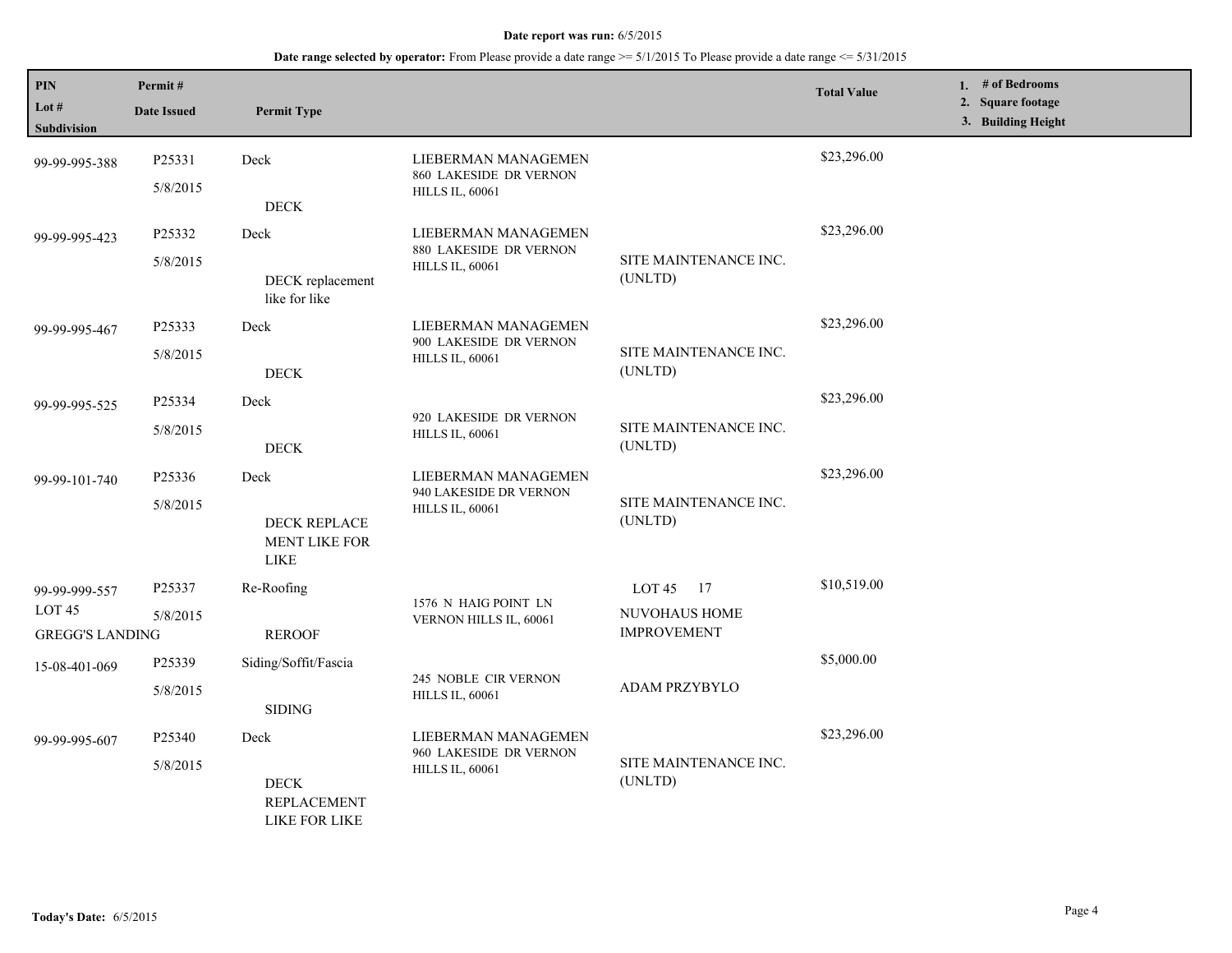| PIN<br>Lot #<br>Subdivision | Permit#<br><b>Date Issued</b> | <b>Permit Type</b>                                                        |                                                                         |                                       | <b>Total Value</b> | 1. $#$ of Bedrooms<br>2. Square footage<br>3. Building Height |
|-----------------------------|-------------------------------|---------------------------------------------------------------------------|-------------------------------------------------------------------------|---------------------------------------|--------------------|---------------------------------------------------------------|
| 99-99-995-626               | P25341<br>5/8/2015            | Deck<br>$\rm{DECK}$<br><b>REPLACEMENT</b><br>LIKE FOR LIKE                | LIEBERMAN MANAGEMEN<br>980 LAKESIDE DR VERNON<br><b>HILLS IL, 60061</b> | SITE MAINTENANCE INC.<br>(UNLTD)      | \$23,296.00        |                                                               |
| 15-08-401-003               | P25343<br>5/11/2015           | Re-Roofing<br><b>REROOF</b>                                               | 428 SUTCLIFFE CIR VERNON<br><b>HILLS IL, 60061</b>                      | <b>WEATHER SHIELD</b><br>CONSTRUCTION | \$7,000.00         |                                                               |
| 15-08-401-090               | P25344<br>5/11/2015           | Water Heater<br><b>WATER HEATER</b>                                       | 217 NOBLE CIR VERNON<br><b>HILLS IL, 60061</b>                          | RICHARD HENCIER                       | \$500.00           |                                                               |
| 11-32-411-029               | P25346<br>5/11/2015           | Sewer Repair<br><b>SEWER REPAIR</b>                                       | 1022 STOCKTON CT<br>VERNON HILLS IL, 60061                              | A BETTER PLUMBER & SEV                | \$3,050.00         |                                                               |
| 15-09-105-015               | P25348<br>5/12/2015           | Water Heater<br><b>WATER HEATER</b>                                       | 284 S HOBBLE BUSH LN<br>VERNON HILLS IL, 60061                          | <b>JIAN MENG</b>                      | \$1,185.00         |                                                               |
| 99-99-992-749               | P25349<br>5/12/2015           | Misc. Residential<br>BLDG: 250-256<br>MISC EXTERIOR<br><b>RENOVATIONS</b> | 250 RUSSET WAY VERNON<br><b>HILLS IL, 60061</b>                         | <b>LA DESIGN</b>                      | \$45,000.00        |                                                               |
| 99-99-993-866               | P25350<br>5/12/2015           | Misc. Residential<br>BLDG: 350-356<br>MISC EXTERIOR<br><b>RENOVATIONS</b> | 350 MEADOW CT VERNON<br><b>HILLS IL, 60061</b>                          |                                       | \$45,000.00        |                                                               |
| 99-99-993-782               | P25351<br>5/12/2015           | Misc. Residential<br>BLDG: 341-347<br>MISC EXTERIOR<br><b>RENOVATIONS</b> | 341 MEADOW CT VERNON<br><b>HILLS IL, 60061</b>                          | <b>LA DESIGN</b>                      | \$45,000.00        |                                                               |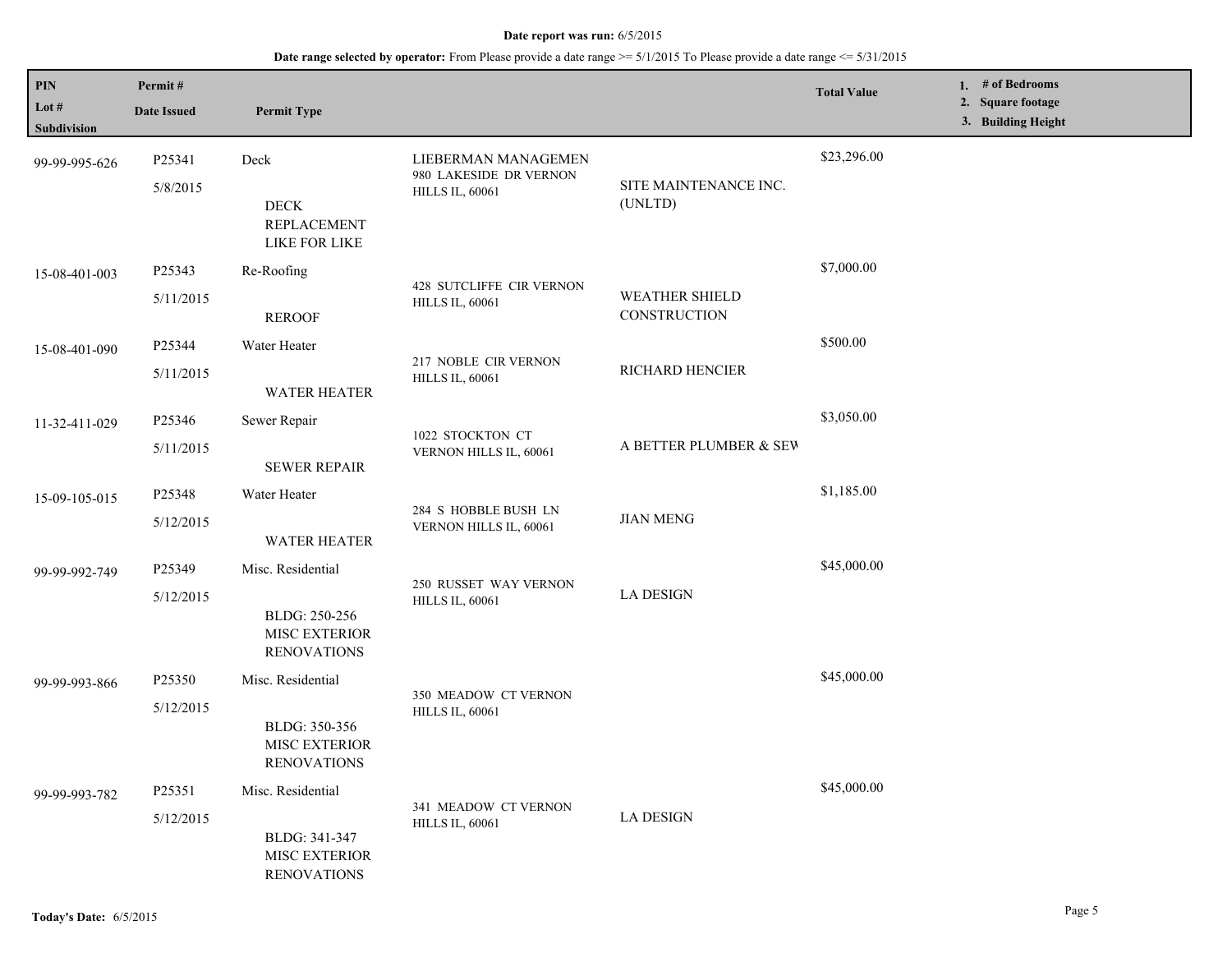| PIN<br>Lot #<br>Subdivision | Permit#<br><b>Date Issued</b> | <b>Permit Type</b>                                                               |                                                 |                  | <b>Total Value</b> | 1. # of Bedrooms<br>2. Square footage<br>3. Building Height |
|-----------------------------|-------------------------------|----------------------------------------------------------------------------------|-------------------------------------------------|------------------|--------------------|-------------------------------------------------------------|
| 99-99-993-326               | P25352<br>5/12/2015           | Misc. Residential<br>BLDG: 310-316<br>MISC EXTERIOR<br><b>RENOVATIONS</b>        | 310 RUSSET WAY VERNON<br><b>HILLS IL, 60061</b> | <b>LA DESIGN</b> | \$45,000.00        |                                                             |
| 99-99-992-284               | P25353<br>5/12/2015           | Misc. Residential<br>BLDG: 211-217<br>MISC EXTERIOR<br><b>RENOVATIONS</b>        | 211 SUNSET CT VERNON<br><b>HILLS IL, 60061</b>  | <b>LA DESIGN</b> | \$45,000.00        |                                                             |
| 99-99-994-154               | P25354<br>5/12/2015           | Misc. Residential<br>BLDG: 401-407<br><b>MISC EXTERIOR</b><br><b>RENOVATIONS</b> | 401 FARMINGDALE CIR<br>VERNON HILLS IL, 60061   | <b>LA DESIGN</b> | \$45,000.00        |                                                             |
| 99-99-992-687               | P25355<br>5/12/2015           | Misc. Residential<br>BLDG: 241-247<br>MISC EXTERIOR<br><b>RENOVATIONS</b>        | 241 SUNSET CT VERNON<br><b>HILLS IL, 60061</b>  | <b>LA DESIGN</b> | \$45,000.00        |                                                             |
| 99-99-994-294               | P25356<br>5/12/2015           | Misc. Residential<br>BLDG: 415-421<br>MISC EXTERIOR<br><b>RENOVATIONS</b>        | 415 FARMINGDALE CIR<br>VERNON HILLS IL, 60061   | <b>LA DESIGN</b> | \$45,000.00        |                                                             |
| 99-99-993-034               | P25357<br>5/12/2015           | Misc. Residential<br>BLDG: 300-306<br>MISC EXTERIOR<br><b>RENOVATIONS</b>        | 300 FARMINGDALE CIR<br>VERNON HILLS IL, 60061   | <b>LA DESIGN</b> | \$45,000.00        |                                                             |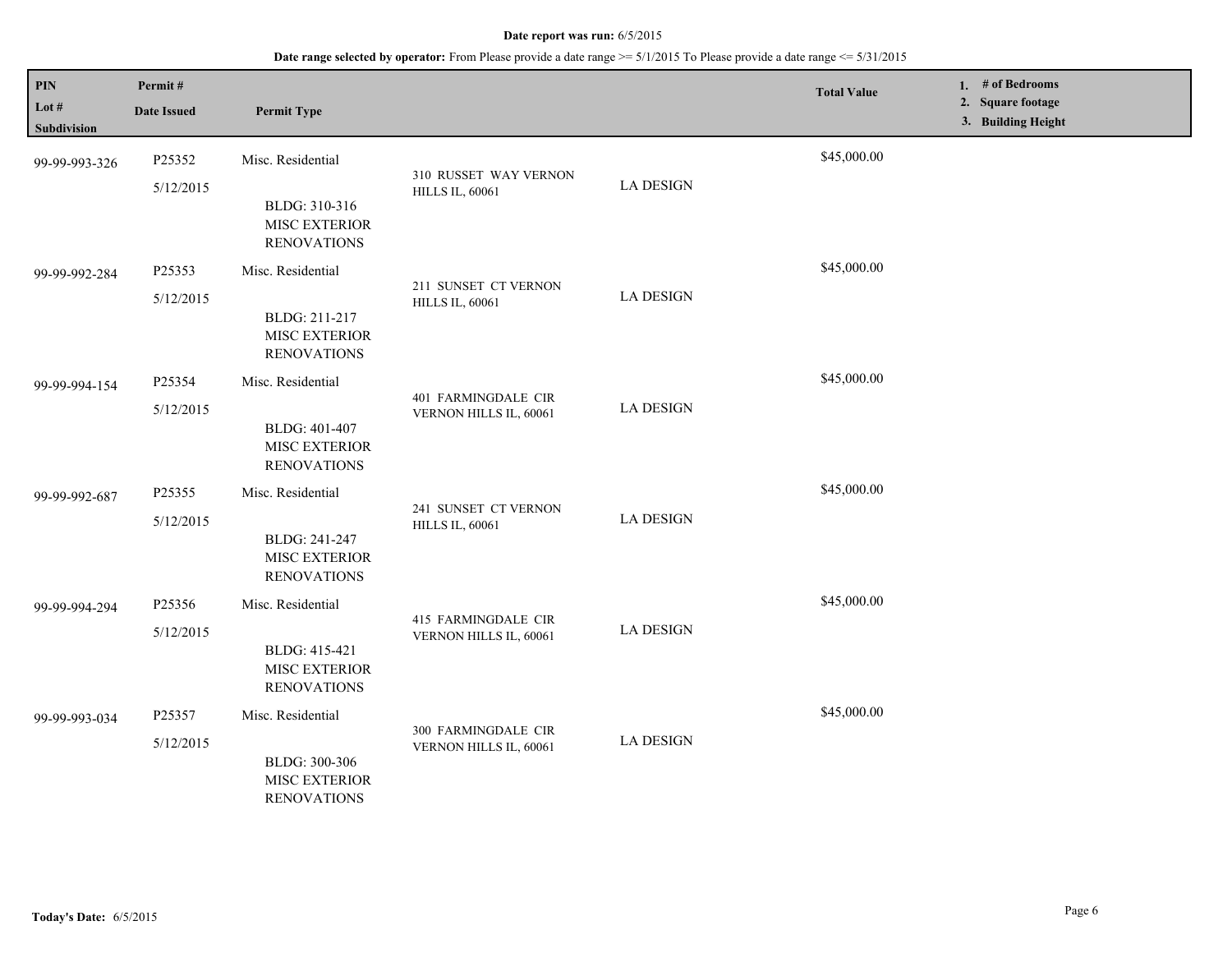| <b>PIN</b><br>Lot #<br>Subdivision | Permit#<br><b>Date Issued</b> | <b>Permit Type</b>                                                               |                                                  |                  | <b>Total Value</b> | 1. # of Bedrooms<br>2. Square footage<br>3. Building Height |
|------------------------------------|-------------------------------|----------------------------------------------------------------------------------|--------------------------------------------------|------------------|--------------------|-------------------------------------------------------------|
| 99-99-993-554                      | P25358<br>5/12/2015           | Misc. Residential<br>BLDG: 324-330<br>MISC EXTERIOR<br><b>RENOVATIONS</b>        | 324 FARMINGDALE CIR<br>VERNON HILLS IL, 60061    | <b>LA DESIGN</b> | \$45,000.00        |                                                             |
| 99-99-993-460                      | P25359<br>5/12/2015           | Misc. Residential<br>BLDG: 317-323<br><b>MISC EXTERIOR</b><br><b>RENOVATIONS</b> | 317 FARMINGDALE CIR<br>VERNON HILLS IL, 60061    | <b>LA DESIGN</b> | \$45,000.00        |                                                             |
| 99-99-993-957                      | P25360<br>5/12/2015           | Misc. Residential<br>BLDG: 366-372<br>MISC EXTERIOR<br><b>RENOVATIONS</b>        | 366 FARMINGDALE CIR<br>VERNON HILLS IL, 60061    | <b>LA DESIGN</b> | \$45,000.00        |                                                             |
| 99-99-993-101                      | P25361<br>5/12/2015           | Misc. Residential<br>BLDG: 302-308<br>MISC EXTERIOR<br><b>RENOVATIONS</b>        | 302 SOMERSET LN VERNON<br><b>HILLS IL, 60061</b> | <b>LA DESIGN</b> | \$45,000.00        |                                                             |
| 99-99-993-297                      | P25362<br>5/12/2015           | Misc. Residential<br>BLDG: 309-315<br>MISC EXTERIOR<br><b>RENOVATIONS</b>        | 309 SOMERSET LN VERNON<br><b>HILLS IL, 60061</b> | <b>LA DESIGN</b> | \$45,000.00        |                                                             |
| 99-99-993-623                      | P25363<br>5/12/2015           | Misc. Residential<br>BLDG: 330-336<br>MISC EXTERIOR<br><b>RENOVATIONS</b>        | 330 FARMINGTON LN<br>VERNON HILLS IL, 60061      | <b>LA DESIGN</b> | \$45,000.00        |                                                             |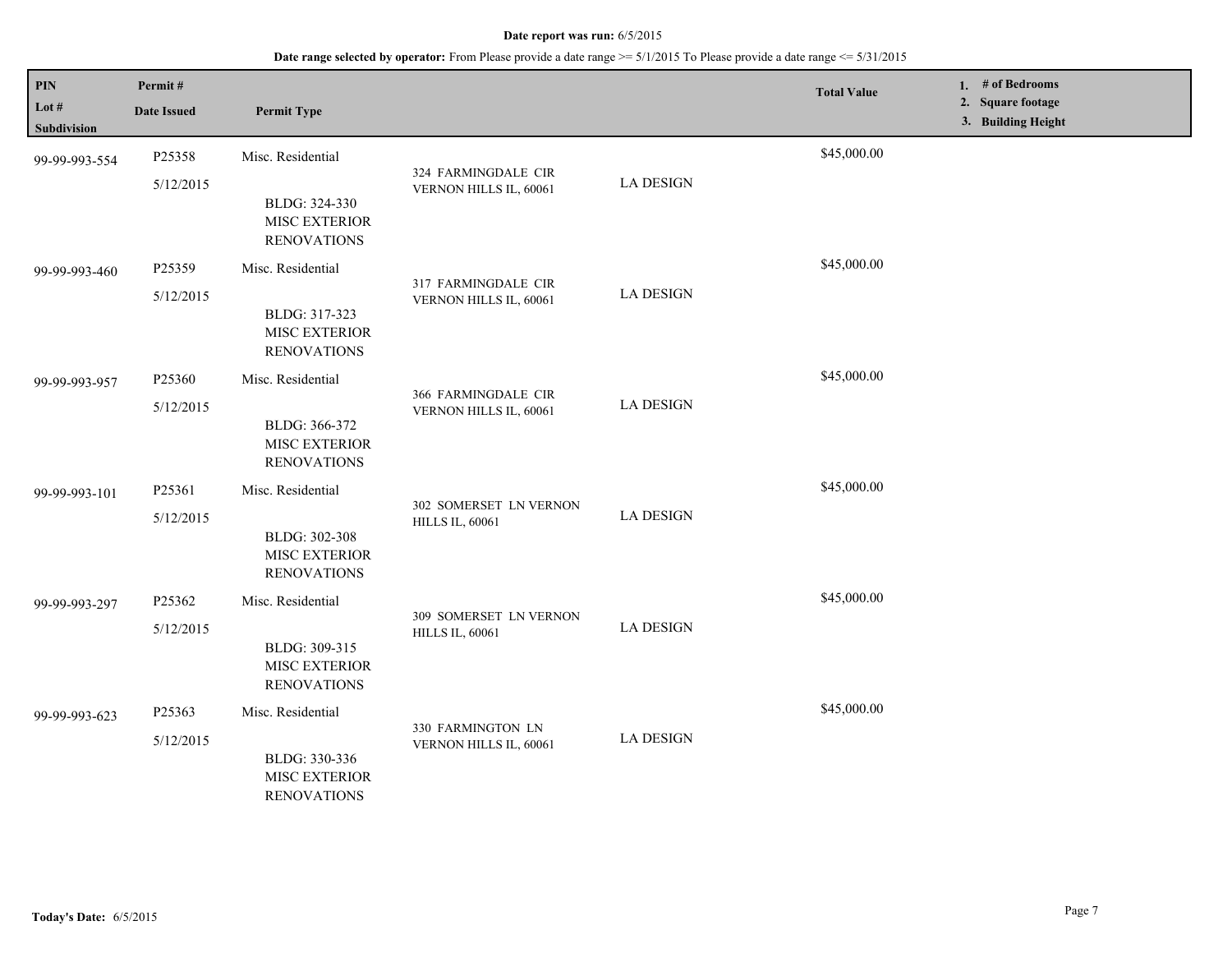| PIN<br>Lot #<br><b>Subdivision</b>                                | Permit#<br><b>Date Issued</b> | <b>Permit Type</b>                                                               |                                               |                                                                  | <b>Total Value</b> | 1. # of Bedrooms<br>2. Square footage<br>3. Building Height |
|-------------------------------------------------------------------|-------------------------------|----------------------------------------------------------------------------------|-----------------------------------------------|------------------------------------------------------------------|--------------------|-------------------------------------------------------------|
| 15-09-110-007                                                     | P25364<br>5/12/2015           | Private Sidewalk<br>SIDEWALK AND<br><b>STOOP</b>                                 | 317 S OLD CREEK RD<br>VERNON HILLS IL, 60061  | RUFFOLO, INC.                                                    | \$13,000.00        |                                                             |
| 99-99-993-809                                                     | P25366<br>5/12/2015           | Misc. Residential<br>BLDG: 344-350<br>MISC EXTERIOR<br><b>RENOVATIONS</b>        | 344 FARMINGTON LN<br>VERNON HILLS IL, 60061   | <b>LA DESIGN</b>                                                 | \$45,000.00        |                                                             |
| 99-99-993-712                                                     | P25367<br>5/12/2015           | Misc. Residential<br>BLDG: 337-343<br><b>MISC EXTERIOR</b><br><b>RENOVATIONS</b> | 337 FARMINGTON LN<br>VERNON HILLS IL, 60061   | <b>LA DESIGN</b>                                                 | \$45,000.00        |                                                             |
| 15-05-405-007                                                     | P25368<br>5/12/2015           | Water Heater<br><b>WATER HEATER</b>                                              | 228 ALEXANDRIA DR<br>VERNON HILLS IL, 60061   | <b>B. KIESGEN PLUMBING</b>                                       | \$900.00           |                                                             |
| 99-99-996-578<br>44<br><b>GREGG"S LANDING</b>                     | P25369<br>5/12/2015           | Re-Roofing<br><b>REROOF</b>                                                      | 496 W VALHALLA TER<br>VERNON HILLS IL, 60061  | $\mathbf{A}$<br>44<br>AMERICAN BUILDING<br>CONTRACTORS INC-UNLIM | \$11,750.00        |                                                             |
| 99-99-999-453<br>28<br><b>GREGGS LANDING</b>                      | P25370<br>5/12/2015           | Re-Roofing<br><b>REROOF</b>                                                      | 247 E BALTUSROL DR<br>VERNON HILLS IL, 60061  | 17<br>28<br>NUVOHAUS HOME<br><b>IMPROVEMENT</b>                  | \$9,785.00         |                                                             |
| 11-29-201-071<br>LOT <sub>2</sub><br><b>GREGG'S LANDING POD 9</b> | P25371<br>5/12/2015           | Lawn Sprinklers<br><b>LAWN</b><br><b>SPRINKLERS</b>                              | 2245 N HAZELTIME DR<br>VERNON HILLS IL, 60061 | LOT <sub>2</sub><br><b>TURF INDUSTRIES</b>                       | \$4,850.00         |                                                             |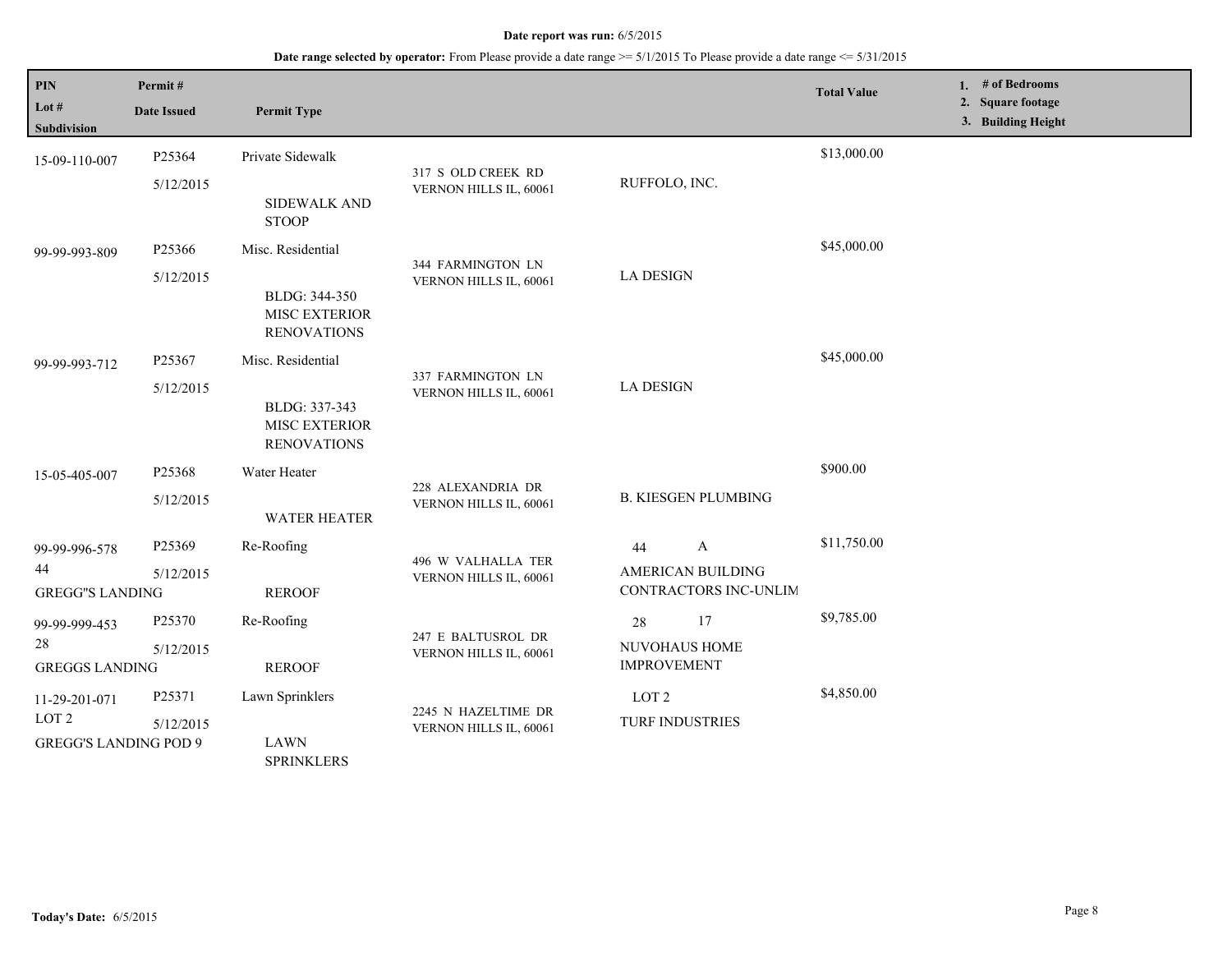| PIN            | Permit#            |                                                                                            |                                                 |                                                     | <b>Total Value</b> |    | 1. $#$ of Bedrooms                      |
|----------------|--------------------|--------------------------------------------------------------------------------------------|-------------------------------------------------|-----------------------------------------------------|--------------------|----|-----------------------------------------|
| Lot $\#$       | <b>Date Issued</b> | <b>Permit Type</b>                                                                         |                                                 |                                                     |                    |    | 2. Square footage<br>3. Building Height |
| Subdivision    |                    |                                                                                            |                                                 |                                                     |                    |    |                                         |
| 99-99-101-643  | P25373             | Multi-Family New                                                                           |                                                 |                                                     | \$2,890,000.00     |    | 42.0                                    |
| THE OAKS       | 5/12/2015          | 32 UNIT<br><b>APARTMENT</b><br><b>BUILDING</b><br><b>CONSISTING OF:</b><br>22 - 1 BR UNITS | 96 OAK LEAF LN VERNON<br><b>HILLS IL, 60061</b> | KINZIE BUILDERS                                     |                    | 3. | 30.83                                   |
|                |                    | AND 10 - 2 BR<br><b>UNITS</b>                                                              |                                                 |                                                     |                    |    |                                         |
| 15-08-207-009  | P25376             | Siding/Soffit/Fascia                                                                       |                                                 |                                                     | \$7,605.00         |    |                                         |
|                | 5/13/2015          | SIDING, SOFFIT<br><b>FASCIA</b>                                                            | 27 MANCHESTER LN<br>VERNON HILLS IL, 60061      | <b>TURTLES PROPERTY</b><br>RESTORATION USA CORP     |                    |    |                                         |
| 15-08-104-025  | P25377             | Fence                                                                                      |                                                 |                                                     | \$1,850.00         |    |                                         |
|                | 5/13/2015          | ${\tt FENCE}$                                                                              | 221 E LAKESIDE DR<br>VERNON HILLS IL, 60061     | <b>KEVIN CASEY</b>                                  |                    |    |                                         |
| 15-04-102-017  | P25378             | Fence                                                                                      | <b>16 MAYFLOWER RD</b>                          |                                                     | \$3,000.00         |    |                                         |
|                | 5/13/2015          | <b>FENCE</b>                                                                               | VERNON HILLS IL, 60061                          | <b>STEVE SCHAPIRO</b>                               |                    |    | 3. 6.00                                 |
| 99-99-996-758  | P25382             | Re-Roofing                                                                                 | 1399 N MAIDSTONE DR                             |                                                     | \$6,000.00         |    |                                         |
|                | 5/14/2015          | RE-ROOF                                                                                    | VERNON HILLS IL, 60061                          | <b>BLACK SQUARE ROOFING</b><br><b>EXTERIORS INC</b> |                    |    |                                         |
| 15-04-312-009  | P25383             | Re-Roofing                                                                                 | 10 ST. IVES LN VERNON                           |                                                     | \$5,180.00         |    |                                         |
|                | 5/14/2015          | <b>RE-ROOF</b>                                                                             | <b>HILLS IL, 60061</b>                          | REYES CONTRACTORS INC                               |                    |    |                                         |
| 99-99-101-184  | P25384             | Misc. Residential                                                                          | 120 DILLON'S CT VERNON                          | 18                                                  | \$200,000.00       |    |                                         |
| POD 18, LOT 21 | 5/15/2015          | <b>BASKETBALL</b><br><b>COURT WITH</b><br><b>LIGHTS</b>                                    | <b>HILLS IL, 60061</b>                          | SPORT COURT MIDWEST                                 |                    |    |                                         |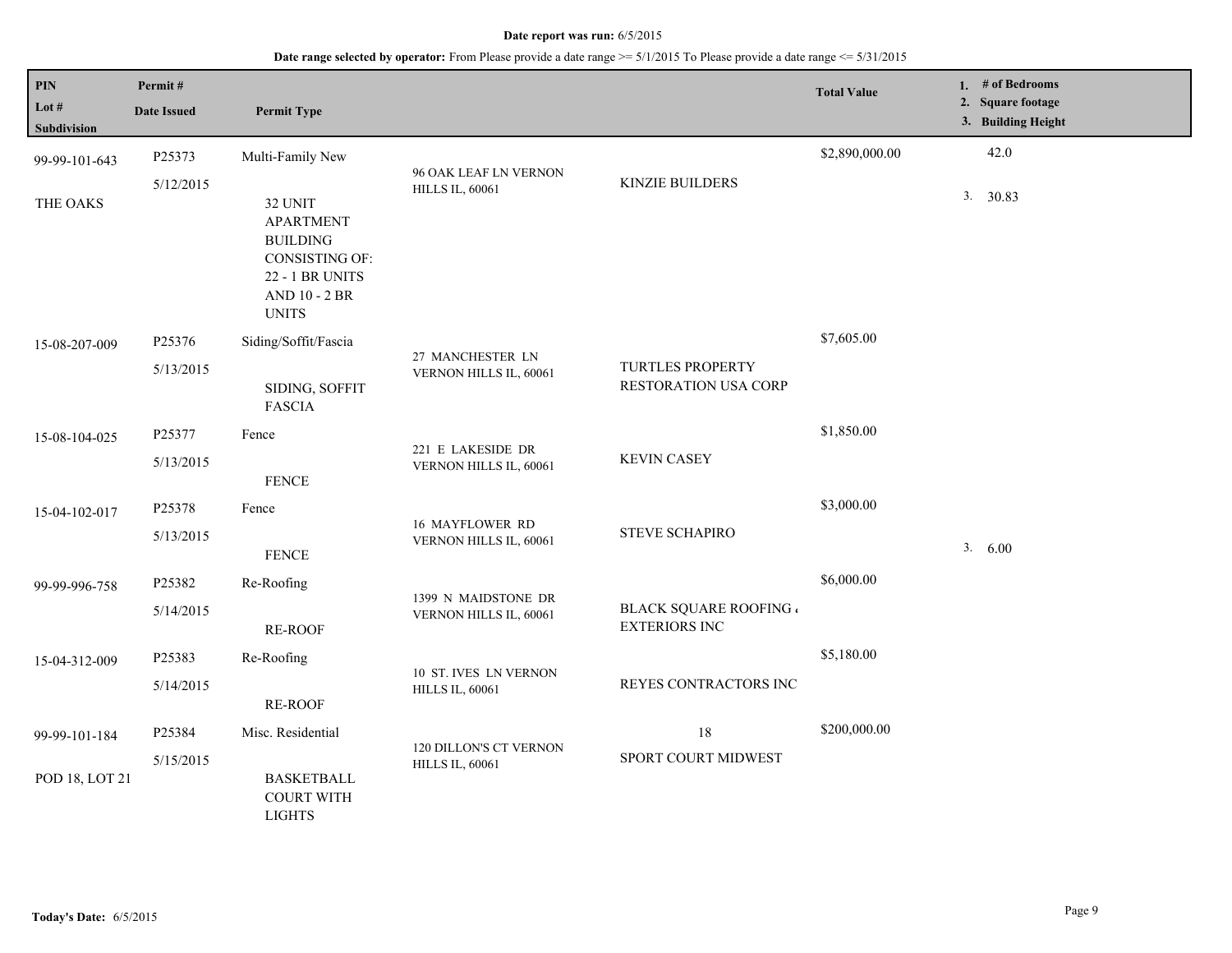| PIN                    | Permit#            |                                                                                                        |                                              |                                         | <b>Total Value</b> | 1. $#$ of Bedrooms                      |
|------------------------|--------------------|--------------------------------------------------------------------------------------------------------|----------------------------------------------|-----------------------------------------|--------------------|-----------------------------------------|
| Lot $#$<br>Subdivision | <b>Date Issued</b> | <b>Permit Type</b>                                                                                     |                                              |                                         |                    | 2. Square footage<br>3. Building Height |
| 11-32-401-018          | P25385             | Misc. Residential                                                                                      |                                              |                                         | \$224,000.00       |                                         |
|                        | 5/15/2015          | <b>COMPLETE</b><br><b>INTERIOR FIRE</b><br>RESTORATION,<br>WINDOWS,<br>DOORS, PARTIAL<br><b>SIDING</b> | 1108 WADSWORTH PL<br>VERNON HILLS IL, 60061  | <b>CONTOUR BUILDERS</b>                 |                    |                                         |
| 99-99-999-988          | P25386             | Parking Lot                                                                                            | 0 BAY TREE VERNON HILLS                      |                                         | \$3,806.00         |                                         |
|                        | 5/15/2015          | <b>SEALCOAT OFF</b><br><b>SIDE PARKING</b><br><b>SPACES</b>                                            | IL, 60061                                    | DU BOIS PAVING CO                       |                    |                                         |
| 15-09-103-040          | P25387             | Sewer Repair                                                                                           | 132 MIDWAY LN VERNON                         |                                         | \$5,576.00         |                                         |
|                        | 5/15/2015          | <b>SEWER REPAIR</b>                                                                                    | <b>HILLS IL, 60061</b>                       | ABC PLUMBING, HEATING<br><b>COOLING</b> |                    |                                         |
| 11-32-411-032          | P25389             | Deck                                                                                                   | 1008 STOCKTON CT                             |                                         | \$2,900.00         |                                         |
|                        | 5/18/2015          | <b>DECK</b>                                                                                            | VERNON HILLS IL, 60061                       | ALEXEY KOPANYTSA                        |                    | 3. 3.00                                 |
| 99-99-995-963          | P25390             | Misc. Residential                                                                                      | 431 GROSSE POINTE CIR                        |                                         | \$1,520.00         |                                         |
|                        | 5/18/2015          | <b>BATH REMODEL:</b><br>REPLACE TUB<br>WITH CUSTOM<br><b>SHOWER</b>                                    | VERNON HILLS IL, 60061                       | <b>LEO'S PLUMBING</b>                   |                    |                                         |
| 15-06-414-002          | P25391             | Siding/Soffit/Fascia                                                                                   |                                              |                                         | \$9,400.00         |                                         |
|                        | 5/18/2015          | <b>SIDING</b>                                                                                          | 155 N ROYAL OAK DR<br>VERNON HILLS IL, 60061 | <b>AUTHENTIC REMODELING</b>             |                    |                                         |
| 15-04-312-006          | P25392             | Misc. Residential                                                                                      | <b>4 ST. IVES LN VERNON</b>                  |                                         | \$12,000.00        |                                         |
|                        | 5/18/2015          | <b>BATHROOM</b><br><b>REMODEL</b>                                                                      | <b>HILLS IL, 60061</b>                       | <b>ELAN MOUSTAKIS</b>                   |                    |                                         |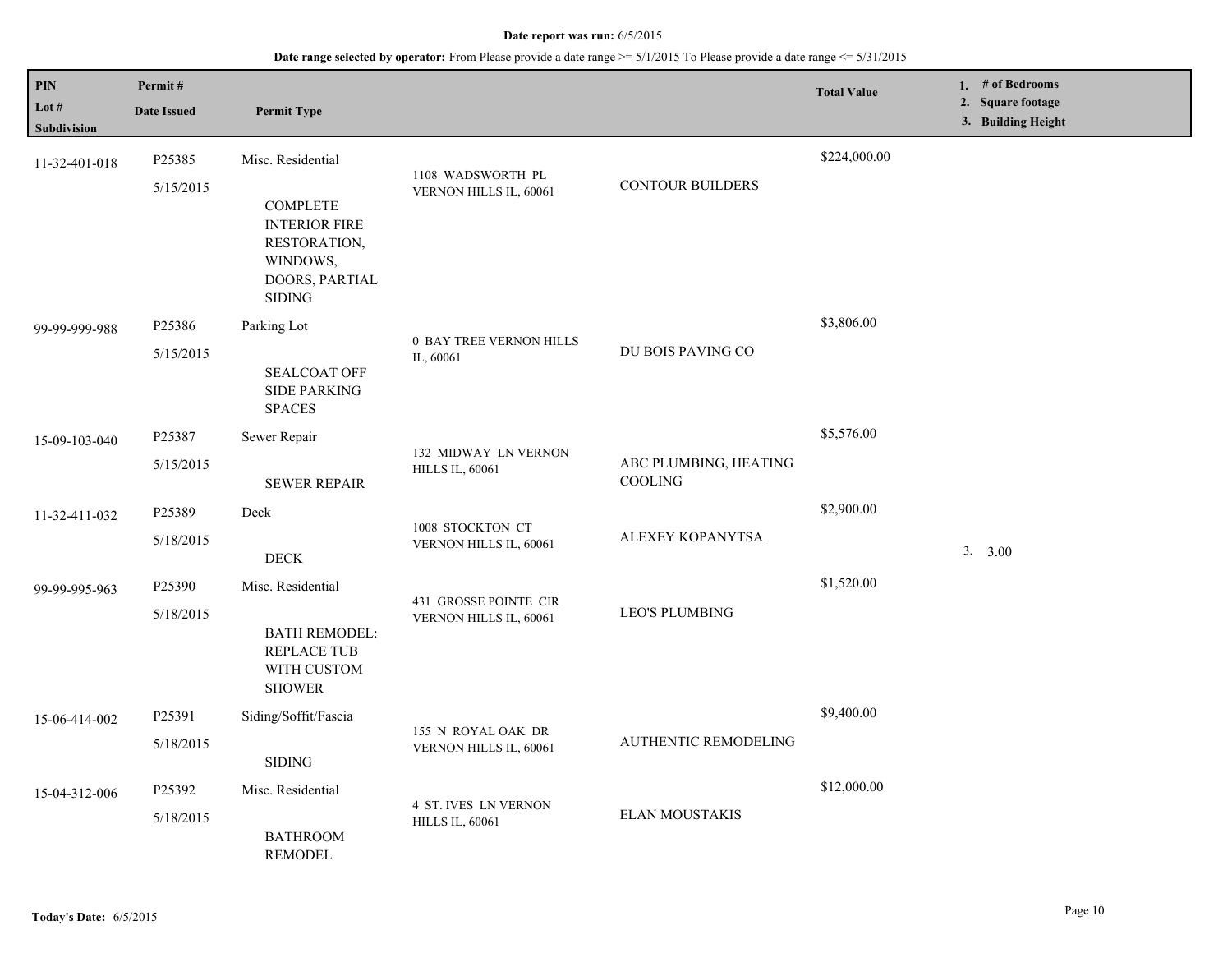| $\mathbf{PIN}$<br>Lot #<br><b>Subdivision</b> | Permit#<br><b>Date Issued</b> | <b>Permit Type</b>                     |                                              |                                            | <b>Total Value</b> | 1. # of Bedrooms<br>2. Square footage<br>3. Building Height |
|-----------------------------------------------|-------------------------------|----------------------------------------|----------------------------------------------|--------------------------------------------|--------------------|-------------------------------------------------------------|
| 15-04-105-015                                 | P25393<br>5/19/2015           | Water Heater                           | 416 ELM TREE LN VERNON                       | ROBIN HOORNSTRA                            | \$1,500.00         |                                                             |
|                                               |                               | <b>WATER HEATER</b>                    | <b>HILLS IL, 60061</b>                       |                                            |                    |                                                             |
| 15-08-213-007                                 | P25394                        | Patio                                  | 335 EVERGREEN DR                             |                                            | \$28,502.00        |                                                             |
|                                               | 5/19/2015                     | <b>PATIO</b>                           | VERNON HILLS IL, 60061                       | ARCHITERRA INC.                            |                    |                                                             |
| 99-99-991-595                                 | P25395                        | Water Heater                           | 1576 N CYPRESS POINTE DR                     |                                            | \$400.00           |                                                             |
|                                               | 5/19/2015                     | <b>WATER HEATER</b>                    | VERNON HILLS IL, 60061                       | <b>DOMINIC TABRIZI</b>                     |                    |                                                             |
| 15-05-405-057                                 | P25396                        | Re-Roofing                             | 207 AUGUSTA DR VERNON                        |                                            | \$8,450.00         |                                                             |
|                                               | 5/19/2015                     | Siding<br>REROOFING &<br><b>SIDING</b> | <b>HILLS IL, 60061</b>                       | <b>FLORE'S ROOFING</b>                     |                    |                                                             |
| 99-99-991-903                                 | P <sub>25397</sub>            | Re-Roofing                             |                                              |                                            | \$12,162.00        |                                                             |
|                                               | 5/19/2015                     | <b>REROOF</b>                          | 1931 N TREVINO TER<br>VERNON HILLS IL, 60061 | AMERICAN BUILDING<br>CONTRACTORS INC-UNLIM |                    |                                                             |
| 15-08-107-030                                 | P <sub>25398</sub>            | Fence                                  | 502 CHERRY VALLEY RD                         |                                            | \$400.00           |                                                             |
|                                               | 5/19/2015                     | <b>FENCE</b>                           | VERNON HILLS IL, 60061                       | <b>ISAAC TORRES</b>                        |                    | 3. 6.00                                                     |
| 99-99-991-606                                 | P25399                        | Deck                                   | <b>16 ANNAPOLIS DR VERNON</b>                |                                            | \$12,082.00        |                                                             |
|                                               | 5/20/2015                     | $\rm{DECK}$                            | <b>HILLS IL, 60061</b>                       | ROCK SOLID BUILDERS, IN                    |                    |                                                             |
| 15-05-204-002                                 | P25401                        | Patio                                  | <b>412 APPLETON DR VERNON</b>                |                                            | \$2,700.00         |                                                             |
|                                               | 5/20/2015                     | <b>BRICK PAVER</b><br><b>PATIO</b>     | <b>HILLS IL, 60061</b>                       | THE PAVER DOCTOR, INC                      |                    |                                                             |
| 15-06-402-024                                 | P <sub>25402</sub>            | Siding/Soffit/Fascia                   |                                              |                                            | \$8,555.00         |                                                             |
|                                               | 5/20/2015                     | <b>SIDING</b>                          | 1040 W DEARBORN LN<br>VERNON HILLS IL, 60061 | ALOHA CONSTRUCTION IN                      |                    |                                                             |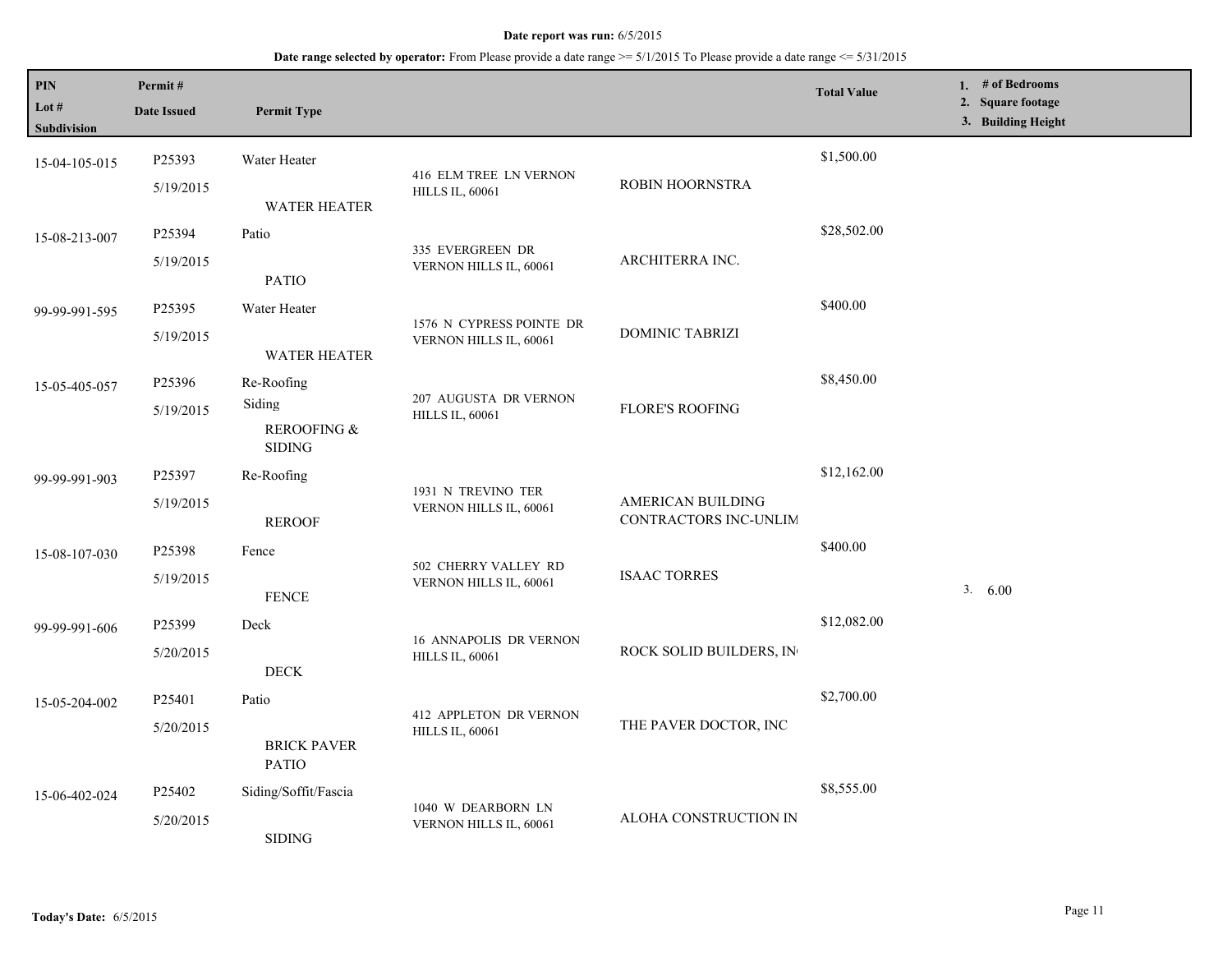| <b>PIN</b><br>Lot $#$<br><b>Subdivision</b> | Permit#<br><b>Date Issued</b> | <b>Permit Type</b>                                                                                                  |                                                                           |                        | <b>Total Value</b> | 1. # of Bedrooms<br>2. Square footage<br>3. Building Height |
|---------------------------------------------|-------------------------------|---------------------------------------------------------------------------------------------------------------------|---------------------------------------------------------------------------|------------------------|--------------------|-------------------------------------------------------------|
| 99-99-101-582                               | P25404<br>5/20/2015           | Lawn Sprinklers                                                                                                     | 1738 LAKE CHARLES                                                         | D&D LANDSCAPE AND      | \$4,000.00         |                                                             |
| POD 18, LOT 16                              |                               | <b>LAWN</b><br><b>IRRIGATION</b>                                                                                    | VERNON HILLS IL, 60061                                                    | SPRINKLER SERVICES     |                    |                                                             |
| 99-99-100-774                               | P25405<br>5/20/2015           | Driveway/Slab<br>Sidewalk<br>DRIVEWAYS,<br>APRONS,<br><b>SELECTED</b><br><b>WALKWAYS THRU</b><br><b>SUBDIVISION</b> | TOWNHOMES OF GROSSE I<br>0 GROSSE POINTE CIRCLE<br>VERNON HILLS IL, 60061 | <b>RABINE PAVING</b>   | \$674,495.00       |                                                             |
| 15-08-112-002                               | P25406<br>5/21/2015           | Private Sidewalk<br>REPLACE STOOP                                                                                   | 509 CHERRY VALLEY RD<br>VERNON HILLS IL, 60061                            | DESIGNERS CONCRETE LLC | \$2,800.00         |                                                             |
| 15-04-306-022                               | P25407<br>5/21/2015           | Deck<br>Misc. Res.<br>DECK AND<br><b>DETACHED</b><br><b>SCREENED ROOM</b><br>permit fees are<br>included on P25224  | 3 ALTOONA CT VERNON<br><b>HILLS IL, 60061</b>                             | MODERN CONTRACTORS     | \$16,850.00        | 3.12.00                                                     |
| 15-08-204-014                               | P25408<br>5/21/2015           | Water Heater<br><b>WATER HEATER</b>                                                                                 | 55 MONTEREY DR VERNON<br><b>HILLS IL, 60061</b>                           | <b>RAYMOND AMIDEI</b>  | \$1,006.00         |                                                             |
| 11-32-405-002                               | P25409<br>5/21/2015           | Driveway/Slab<br>DRIVEWAY, 2015<br>ROAD REHAB,<br>PERMIT FEES<br><b>WAIVED</b>                                      | 1102 REVERE PL VERNON<br><b>HILLS IL, 60061</b>                           | <b>JOSEPH ROBINSON</b> | \$2,850.00         |                                                             |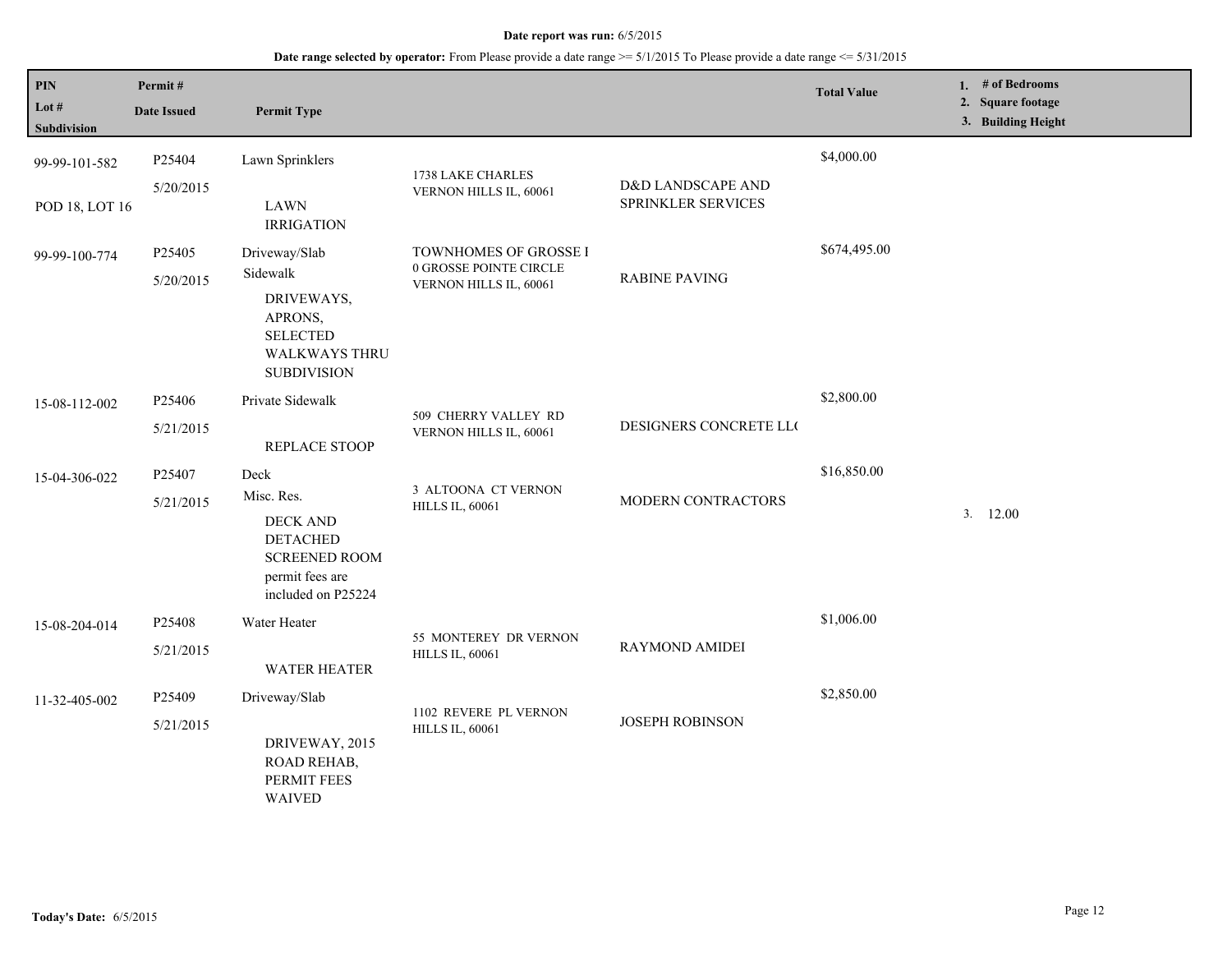| PIN<br>Lot #<br>Subdivision | Permit#<br><b>Date Issued</b> | <b>Permit Type</b>                                                                                            |                                                  |                                         | <b>Total Value</b> | 1. # of Bedrooms<br>2. Square footage<br>3. Building Height |
|-----------------------------|-------------------------------|---------------------------------------------------------------------------------------------------------------|--------------------------------------------------|-----------------------------------------|--------------------|-------------------------------------------------------------|
| 11-32-201-021               | P25410<br>5/21/2015           | Driveway/Slab<br>DRIVEWAY, 2015<br>ROAD REHAB,<br>PERMIT FEES<br>WAIVED                                       | 118 HAMILTON PL VERNON<br><b>HILLS IL, 60061</b> | <b>BLU DIAZ</b>                         | \$4,000.00         |                                                             |
| 15-09-103-005               | P25411<br>5/21/2015           | Driveway/Slab<br>DRIVEWAY, 2015<br>ROAD REHAB,<br>PERMIT FEES<br><b>WAIVED</b><br>4X21 ADDITION<br>OK'D BY SM | <b>4 DEBILL CT VERNON HILLS</b><br>IL, 60061     | A HAUSER                                | \$5,975.00         |                                                             |
| 15-09-103-016               | P25412<br>5/21/2015           | Driveway/Slab<br>DRIVEWAY, 2015<br>ROAD REHAB,<br>PERMIT FEES<br><b>WAIVED</b>                                | 3 DEBILL CT VERNON HILLS<br>IL, 60061            | JOHN P MUNDT                            | \$3,800.00         |                                                             |
| 15-08-403-016               | P25414<br>5/21/2015           | Fence<br><b>FENCE</b>                                                                                         | 468 CHESTERFIELD LN<br>VERNON HILLS IL, 60061    | <b>AZTEC FENCE</b>                      | \$2,680.00         | 3.4.00                                                      |
| 99-99-996-692               | P25416<br>5/21/2015           | Fence<br><b>FENCE</b>                                                                                         | 378 E MARSEILLES ST<br>VERNON HILLS IL, 60061    | <b>AZTEC FENCE</b>                      | \$2,450.00         | 3.4.00                                                      |
| 15-05-403-013               | P25417<br>5/21/2015           | Shed<br><b>SHED</b>                                                                                           | 313 ARDMORE CT VERNON<br><b>HILLS IL, 60061</b>  | <b>TUFF SHED</b>                        | \$2,089.00         | 3.700                                                       |
| 99-99-994-786               | P25418<br>5/21/2015           | Re-Roofing<br><b>REROOF</b>                                                                                   | 569 S CENTRAL PARK PL<br>VERNON HILLS IL, 60061  | DONALY ROOFING $\&$<br>CONSTRUCTION INC | \$8,985.00         |                                                             |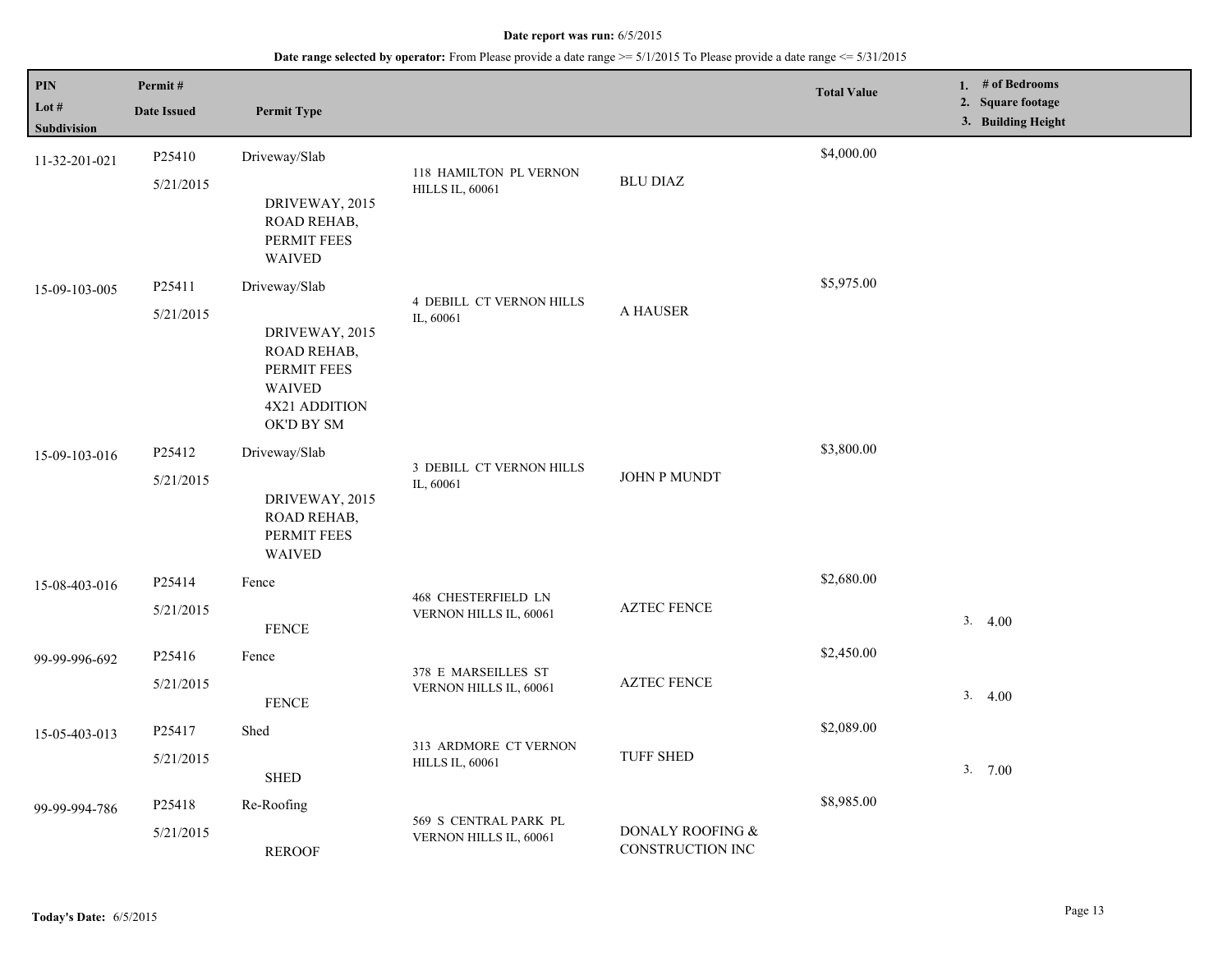| <b>PIN</b><br>Lot $#$<br>Subdivision          | Permit#<br><b>Date Issued</b> | <b>Permit Type</b>                                                                            |                                                    |                                                      | <b>Total Value</b> | 1. # of Bedrooms<br>2. Square footage<br>3. Building Height |
|-----------------------------------------------|-------------------------------|-----------------------------------------------------------------------------------------------|----------------------------------------------------|------------------------------------------------------|--------------------|-------------------------------------------------------------|
| 15-08-202-025                                 | P25419<br>5/21/2015           | Fence<br><b>FENCE</b>                                                                         | 106 TELEVISTA CT VERNON<br><b>HILLS IL, 60061</b>  | UNIVERSAL FENCE                                      | \$2,525.00         | 3.600                                                       |
| 99-99-999-585<br>26<br><b>GREGG'S LANDING</b> | P25420<br>5/21/2015           | Re-Roofing<br><b>REROOF</b>                                                                   | 271 E BALTUSROL DR<br>VERNON HILLS IL, 60061       | 17<br>26<br>MCMAHON SERVICES &<br>CONSTRUCTION (LTD) | \$16,500.00        |                                                             |
| 15-08-401-014                                 | P25422<br>5/22/2015           | Driveway/Slab<br>Sidewalk<br><b>REPLACE</b><br>DRIVEWAY,<br><b>PRIVATE</b><br><b>SIDEWALK</b> | 343 SUTCLIFFE CIR VERNON<br><b>HILLS IL, 60061</b> | HUERTA BROTHERS                                      | \$8,600.00         |                                                             |
| 99-99-996-658                                 | P25423<br>5/22/2015           | Driveway/Slab<br><b>ASPHALT</b><br><b>DRIVEWAY</b>                                            | 372 E LASALLE ST VERNON<br><b>HILLS IL, 60061</b>  | SUDHAKAR VOLETI                                      | \$2,700.00         |                                                             |
| 15-04-104-005                                 | P25424<br>5/22/2015           | Re-Roofing<br>Siding<br><b>REROOF AND</b><br><b>SIDING</b>                                    | 415 ALBANY LN VERNON<br><b>HILLS IL, 60061</b>     | US HOME RESTORATION<br><b>AUTHORITY</b>              | \$16,229.00        |                                                             |
| 11-32-301-017                                 | P25425<br>5/22/2015           | Re-Roofing<br>Siding<br><b>REROOF AND</b><br><b>SIDING</b>                                    | 1110 MARLOWE PL VERNON<br><b>HILLS IL, 60061</b>   | US HOME RESTORATION<br><b>AUTHORITY</b>              | \$21,832.00        |                                                             |
| 11-32-408-059                                 | P25426<br>5/22/2015           | Misc. Residential<br><b>KITCHEN</b><br><b>REMODEL</b>                                         | 123 HAMPTON PL VERNON<br><b>HILLS IL, 60061</b>    | REGENCY CONSTRUCTION                                 | \$38,860.00        |                                                             |
| 15-05-405-003                                 | P25427<br>5/22/2015           | Re-Roofing<br><b>REROOF</b>                                                                   | 236 ALEXANDRIA DR<br>VERNON HILLS IL, 60061        | MICHELE DE ANGELIS                                   | \$10,000.00        |                                                             |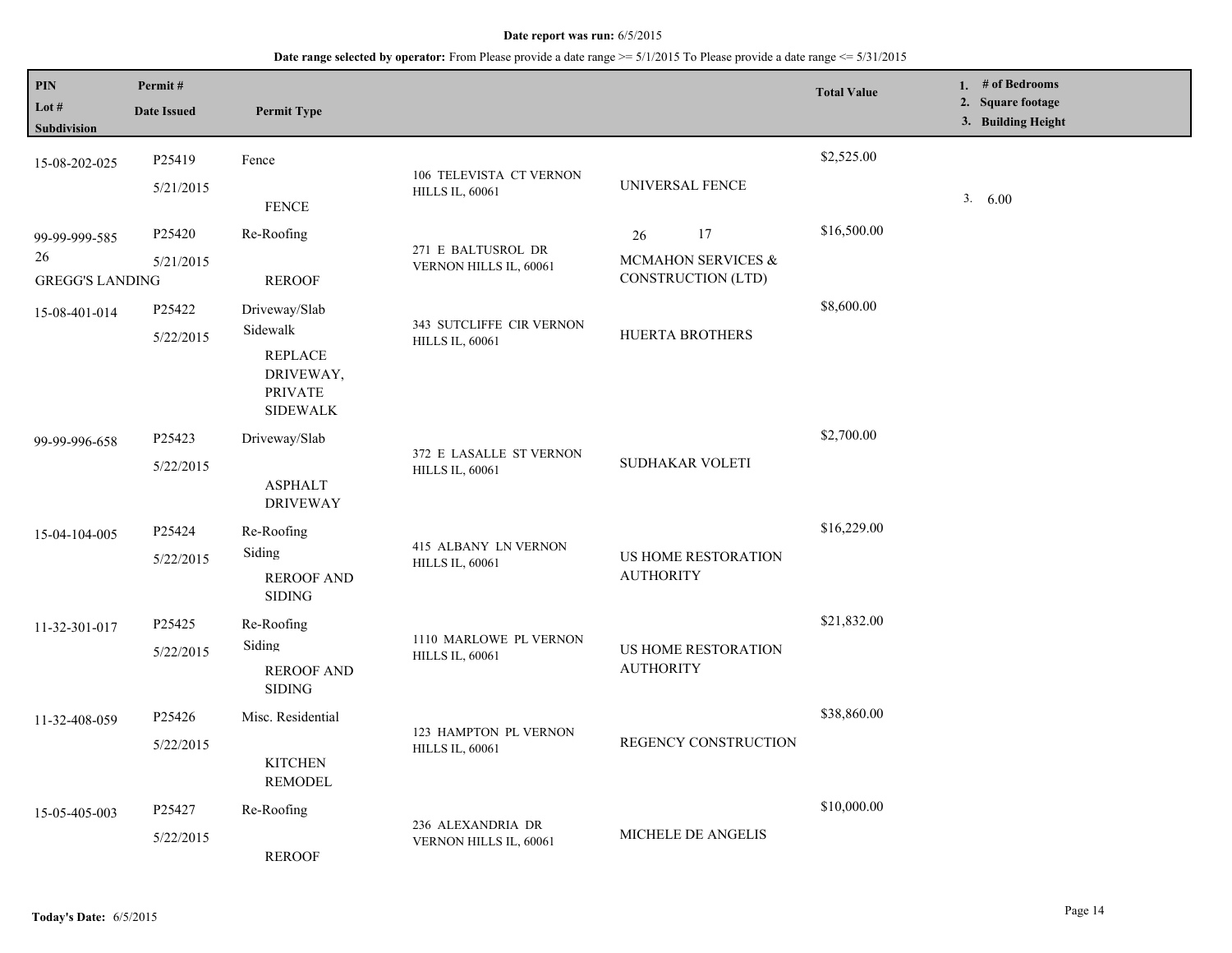| PIN<br>Lot $#$<br>Subdivision | Permit#<br><b>Date Issued</b>   | <b>Permit Type</b>                                                  |                                                   |                                           | <b>Total Value</b> | 1. # of Bedrooms<br>2. Square footage<br>3. Building Height |
|-------------------------------|---------------------------------|---------------------------------------------------------------------|---------------------------------------------------|-------------------------------------------|--------------------|-------------------------------------------------------------|
| 15-05-403-015                 | P25428<br>5/22/2015             | Furnace<br>Air<br>FURNACE AND A/C                                   | 106 AUGUSTA DR VERNON<br><b>HILLS IL, 60061</b>   | ALLIED AIR CONDITIONING<br><b>HEATING</b> | \$7,400.00         |                                                             |
| 99-99-994-704                 | P25429<br>5/22/2015             | Re-Roofing<br><b>REROOF</b>                                         | 516 S SUPERIOR ST<br>VERNON HILLS IL, 60061       | TOTAL CONSTRUCTION<br>CONCEPTS (UNLTD)    | \$12,700.00        |                                                             |
| 15-06-401-013                 | P25432<br>5/22/2015             | Driveway/Slab<br>Sidewalk<br><b>DRIVEWAY AND</b><br><b>SIDEWALK</b> | 188 MONTEITH CT VERNON<br><b>HILLS IL, 60061</b>  | ARCHITERRA INC.                           | \$11,000.00        |                                                             |
| 99-99-996-638                 | P25437<br>5/26/2015             | Fence<br><b>FENCE</b>                                               | 198 E LASALLE ST VERNON<br><b>HILLS IL, 60061</b> | <b>JEFF RAGAN</b>                         | \$4,500.00         | 3.4.00                                                      |
| 15-05-413-012                 | P25438<br>5/26/2015             | Fence<br><b>FENCE</b>                                               | 212 MYSTIC PL VERNON<br><b>HILLS IL, 60061</b>    | <b>MARK R HARVEY</b>                      | \$3,700.00         |                                                             |
| 15-08-202-048                 | P <sub>25439</sub><br>5/26/2015 | Re-Roofing<br><b>REROOF</b>                                         | 153 MIDWAY LN VERNON<br><b>HILLS IL, 60061</b>    | DAVIS ROOFING &<br>CONSTRUCTION           | \$6,380.00         |                                                             |
| 99-99-991-224                 | P25440<br>5/26/2015             | Water Heater<br>WATER HEATER                                        | 1305 CROMWELL CT<br>VERNON HILLS IL, 60061        | <b>FELICIA GLICK</b>                      | \$525.00           |                                                             |
| 15-09-105-021                 | P25443<br>5/26/2015             | Re-Roofing<br><b>REROOF</b>                                         | 340 S HOBBLE BUSH LN<br>VERNON HILLS IL, 60061    | <b>FIJI CONSTRUCTION</b>                  | \$6,500.00         |                                                             |
| 15-06-415-012                 | P25445<br>5/27/2015             | Driveway/Slab<br>Sidewalk<br><b>DRIVEWAY &amp;</b><br><b>WALK</b>   | 67 N SOUTHFIELD DR<br>VERNON HILLS IL, 60061      | MICHAEL ANGAROLA                          | \$3,975.00         |                                                             |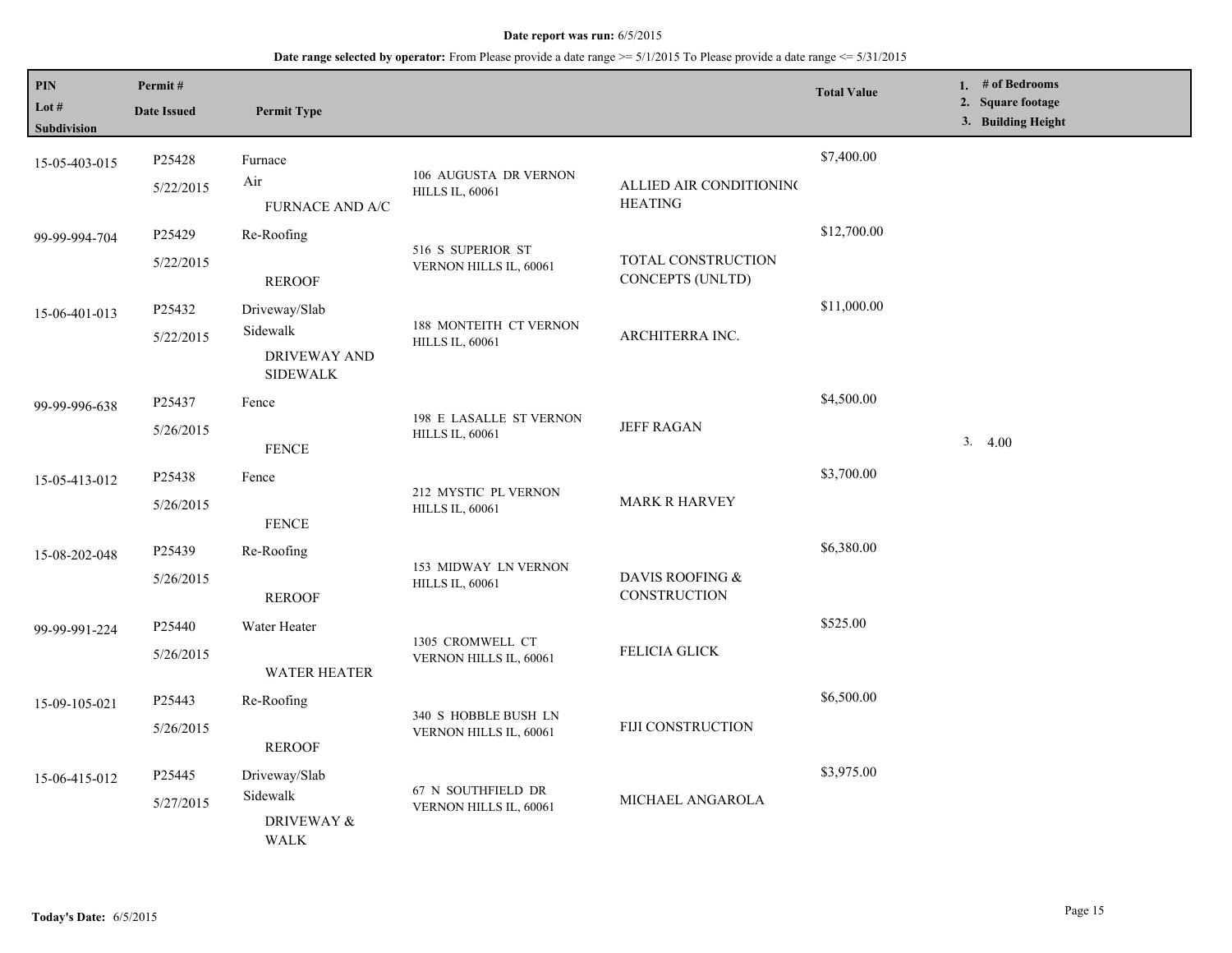| PIN<br>Lot #<br><b>Subdivision</b>      | Permit#<br><b>Date Issued</b> | <b>Permit Type</b>                                        |                                                         |                                                     | <b>Total Value</b> | 1. # of Bedrooms<br>2. Square footage<br>3. Building Height |
|-----------------------------------------|-------------------------------|-----------------------------------------------------------|---------------------------------------------------------|-----------------------------------------------------|--------------------|-------------------------------------------------------------|
| 15-06-403-020                           | P25446<br>5/27/2015           | Driveway/Slab<br>Sidewalk<br>DRIVEWAY &<br><b>WALK</b>    | 1124 W WARREN LN<br>VERNON HILLS IL, 60061              | STEVEN E LOERCH                                     | \$4,900.00         |                                                             |
| 15-08-204-006                           | P25448<br>5/27/2015           | Re-Roofing<br><b>REROOF</b>                               | 37 MONTGOMERY LN<br>VERNON HILLS IL, 60061              | <b>SANDRA NEARY</b>                                 | \$6,900.00         |                                                             |
| 15-06-415-013                           | P25449<br>5/27/2015           | Re-Roofing<br><b>REROOF</b>                               | 63 N SOUTHFIELD DR<br>VERNON HILLS IL, 60061            | ABC ROOFING & SIDING                                | \$6,718.00         |                                                             |
| 99-99-101-184<br>POD 18, LOT 21         | P25450<br>5/27/2015           | Lawn Sprinklers<br>LAWN<br><b>IRRIGATION</b>              | <b>120 DILLON'S CT VERNON</b><br><b>HILLS IL, 60061</b> | 18<br>AMERICAN NATIONAL<br><b>SPRINKLER</b>         | \$11,858.00        |                                                             |
| 15-04-312-007                           | P25451<br>5/27/2015           | Fence<br><b>FENCE</b>                                     | <b>6 ST. IVES LN VERNON</b><br><b>HILLS IL, 60061</b>   | FOUR SEASONS HOME SER                               | \$3,500.00         |                                                             |
| 15-05-206-006                           | P25453<br>5/27/2015           | Furnace<br><b>FURNACE</b>                                 | 325 ALEXANDRIA DR<br>VERNON HILLS IL, 60061             | <b>ENVY HOME SERVICES</b>                           | \$8,002.00         |                                                             |
| 99-99-995-601                           | P25454<br>5/27/2015           | Patio<br>Fence<br><b>FENCE AND PATIO</b><br><b>PAVERS</b> | 959 WILSHIRE CT VERNON<br><b>HILLS IL, 60061</b>        | SERGII SUYNARCHUK                                   | \$1,180.00         |                                                             |
| 11-29-204-028<br>11<br><b>BROADMOOR</b> | P25455<br>5/28/2015           | Water Heater<br><b>WATER HEATER</b>                       | 2086 N BROADMOOR LN<br>VERNON HILLS IL, 60061           | 8<br>11<br>DRF PLUMBING & IRRIGAT                   | \$5,232.00         |                                                             |
| 99-99-996-855                           | P25456<br>5/28/2015           | Re-Roofing<br><b>REROOF</b>                               | 1722 N LOCKE LN VERNON<br><b>HILLS IL, 60061</b>        | <b>CORRECT ROOFING &amp;</b><br><b>CONSTRUCTION</b> | \$14,200.00        |                                                             |